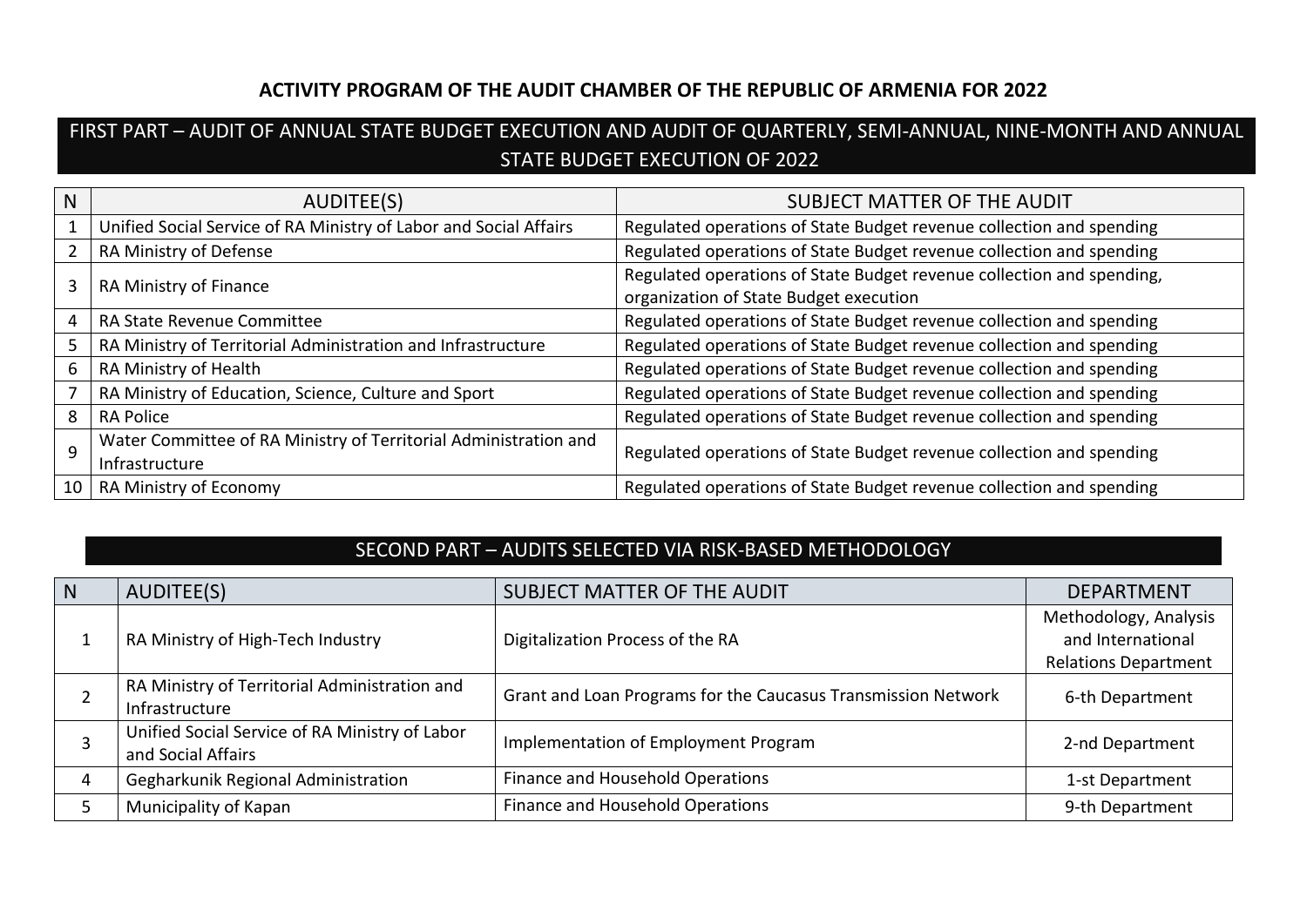| 6              | Municipality of Tsakhkadzor                                                                                                                                                                                                                                                                            | Finance and Household Operations                                                                                                                                                                                        | 10-th Department |
|----------------|--------------------------------------------------------------------------------------------------------------------------------------------------------------------------------------------------------------------------------------------------------------------------------------------------------|-------------------------------------------------------------------------------------------------------------------------------------------------------------------------------------------------------------------------|------------------|
| $\overline{7}$ | RA Ministry of Finance, RA Ministry of<br>Territorial Administration and Infrastructure,<br>RA Ministry of Health, RA Ministry of<br>Education, Science, Culture and Sport, RA<br>Ministry of Labor and Social Affairs, Unified<br>Social Service of RA Ministry of Labor and<br><b>Social Affairs</b> | Utilization of Funds Transferred by the Hayastan All-Armenian Fund<br>to RA State Budget as a Donation                                                                                                                  | 3-rd Department  |
| 8              | RA Ministry of Environment                                                                                                                                                                                                                                                                             | <b>Forest Use Process</b>                                                                                                                                                                                               | 4-th Department  |
| 9              | RA Ministry of Territorial Administration and<br>Infrastructure                                                                                                                                                                                                                                        | Grant and Loan Programs for the Improvement of Road Network                                                                                                                                                             | 5-th Department  |
| 10             | RA Ministry of Territorial Administration and<br>Infrastructure                                                                                                                                                                                                                                        | Overhaul of Roads of State Importance                                                                                                                                                                                   | 5-th Department  |
| 11             | RA Ministry of Territorial Administration and<br>Infrastructure                                                                                                                                                                                                                                        | Grant and Loan Programs of Gyumri Municipal Roads                                                                                                                                                                       | 5-th Department  |
| 12             | RA Ministry of Health                                                                                                                                                                                                                                                                                  | <b>Outpatient-Clinical Medical Aid Services</b>                                                                                                                                                                         | 7-th Department  |
| 13             | RA Ministry of Health                                                                                                                                                                                                                                                                                  | Medical Aid to Individuals from Socially Vulnerable and Certain<br>Groups                                                                                                                                               | 7-th Department  |
| 14             | RA Ministry of Health                                                                                                                                                                                                                                                                                  | Providing Medical Aid For Non-Communicable Diseases                                                                                                                                                                     | 7-th Department  |
| 15             | RA Ministry of Health                                                                                                                                                                                                                                                                                  | <b>Maternal And Child Health Preservation</b>                                                                                                                                                                           | 7-th Department  |
| 16             | RA State Revenue Committee                                                                                                                                                                                                                                                                             | Regulated Operation of State Budget Revenue Formation                                                                                                                                                                   | 8-th Department  |
| 17             | RA State Revenue Committee                                                                                                                                                                                                                                                                             | Novel Coronavirus (COVID-19) Related Budget Expenditures                                                                                                                                                                | 8-th Department  |
| 18             | RA Ministry of High-Tech Industry                                                                                                                                                                                                                                                                      | Acquirement of Armament and Military Equipment (AME), as well<br>as Activities towards AME's Separate Components' and<br>Equipments' Acquirement, Modernization, Recovery, Development<br>and Production of New Samples | 10-th Department |